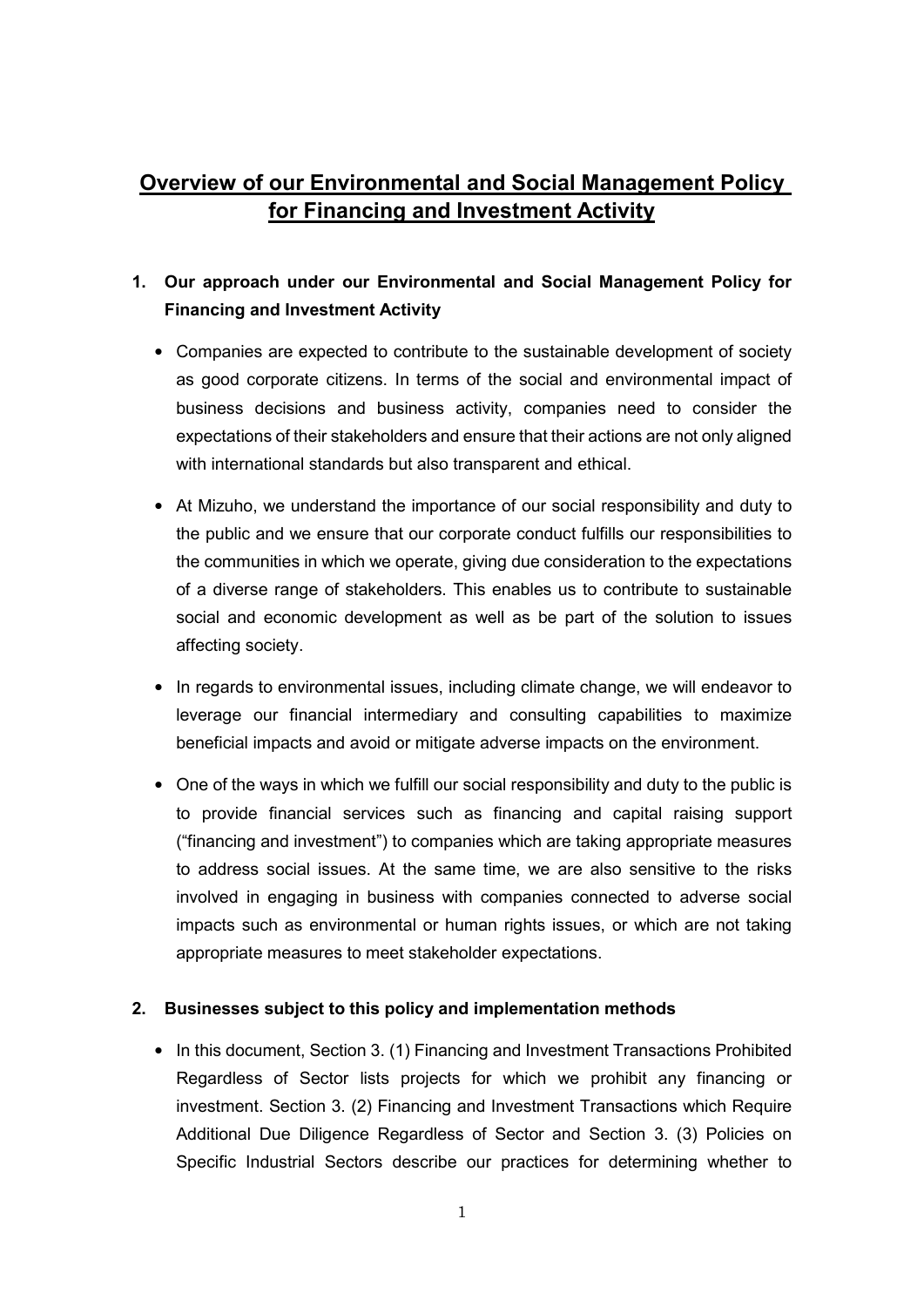engage in transactions with clients/projects in subject sectors, accounting for the degree to which the client has taken steps to avoid or mitigate risk and other due diligence as appropriate, based on the characteristics of the services we are providing.

• In addition, based on this policy, our primary subsidiaries participate in engagement with specific clients in each sector with the aim of sharing a mediumto long-term perspective on opportunities and risks accompanying environmental, social, and governance (ESG) issues and climate change.

## 3. Specific policy implementation

## (1) Financing and Investment Transactions Prohibited Regardless of Sector

In recognition of the serious risks to and adverse impacts on the environment and society, we refuse to engage in transactions related to the following types of projects:

- Projects with an adverse impact on wetlands designated as Wetlands of International Importance under the Ramsar Convention.
- Projects with an adverse impact on UNESCO World Heritage sites, excluding projects that have received prior consent from the relevant national government and UNESCO.
- Projects violating the Convention on International Trade in Endangered Species of Wild Fauna and Flora (Washington Convention), excluding cases permitted under any country's reservation(s) to the convention.
- Projects involving child labor or forced labor
- (2) Financing and Investment Transactions which Require Additional Due Diligence Regardless of Sector

In recognition of the serious risks to and adverse impacts on the environment and society, we make decisions on financing and investment for the following types of projects based on a cautious and considered approach aimed at accounting for the degree to which the client has taken steps to avoid or mitigate risk:

- Projects with adverse impacts on indigenous people's local communities.
- Projects involving land expropriation that causes forced relocation of residents

## (3) Policies on Specific Industrial Sectors

For certain sectors such as those listed below, where there is a particularly high possibility of contributing to adverse environmental or social impacts, our decisions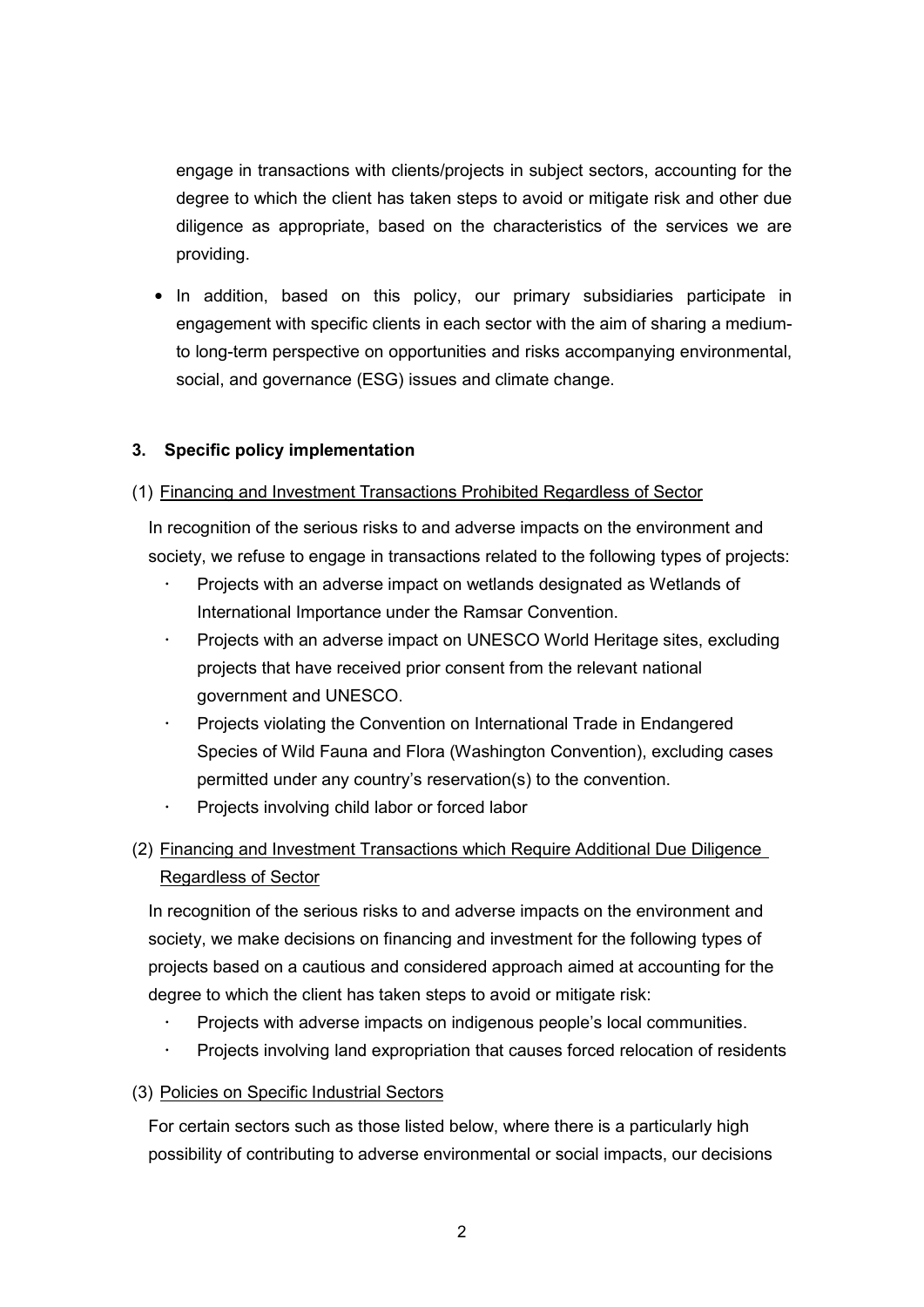regarding whether to engage in business transactions take into consideration any applicable international standards or guidelines, whether the client or project has received relevant certifications, and whether there are any potential conflicts with local communities:

#### 1) Weapons

We avoid providing financing or investment which will be used for the manufacture of weapons designed to kill or inflict structural damage during wars or armed conflicts. In addition, we avoid providing financing or investment to any manufacturer of cluster munitions, antipersonnel landmines, or biochemical weapons, regardless of the purpose of the funding, in view of the inhumane nature of these weapons.

#### 2) Coal-fired power generation

Climate change is closely tied to various economic and social issues, and we recognize that addressing climate change is an important issue in the medium to long term. As a financial services group, we are dedicated to holding dialogue with clients and other stakeholders and fulfilling our consulting role, and will proactively address climate change and support the shift to a low-carbon society. These initiatives will also be promoted for the purpose of securing stable energy supplies in countries around the world.

Compared to other forms of power generation, coal-fired power generation produces more greenhouse gases, in addition to producing harmful substances such as sulfur oxide and nitrogen oxide. Therefore, it presents a higher risk of contributing to climate change, air pollution, and other environmental impacts.

In light of this, we do not provide financing or investment which will be used for new construction of coal-fired power plants. (This excludes business to which Mizuho is already committed as of the start of this policy.)

However, when a proposed coal-fired power plant is essential to the relevant country's stable energy supply and will contribute to reduction of greenhouse gas emissions by replacing an existing power plant, we may provide financing or investment for the project, based on careful consideration.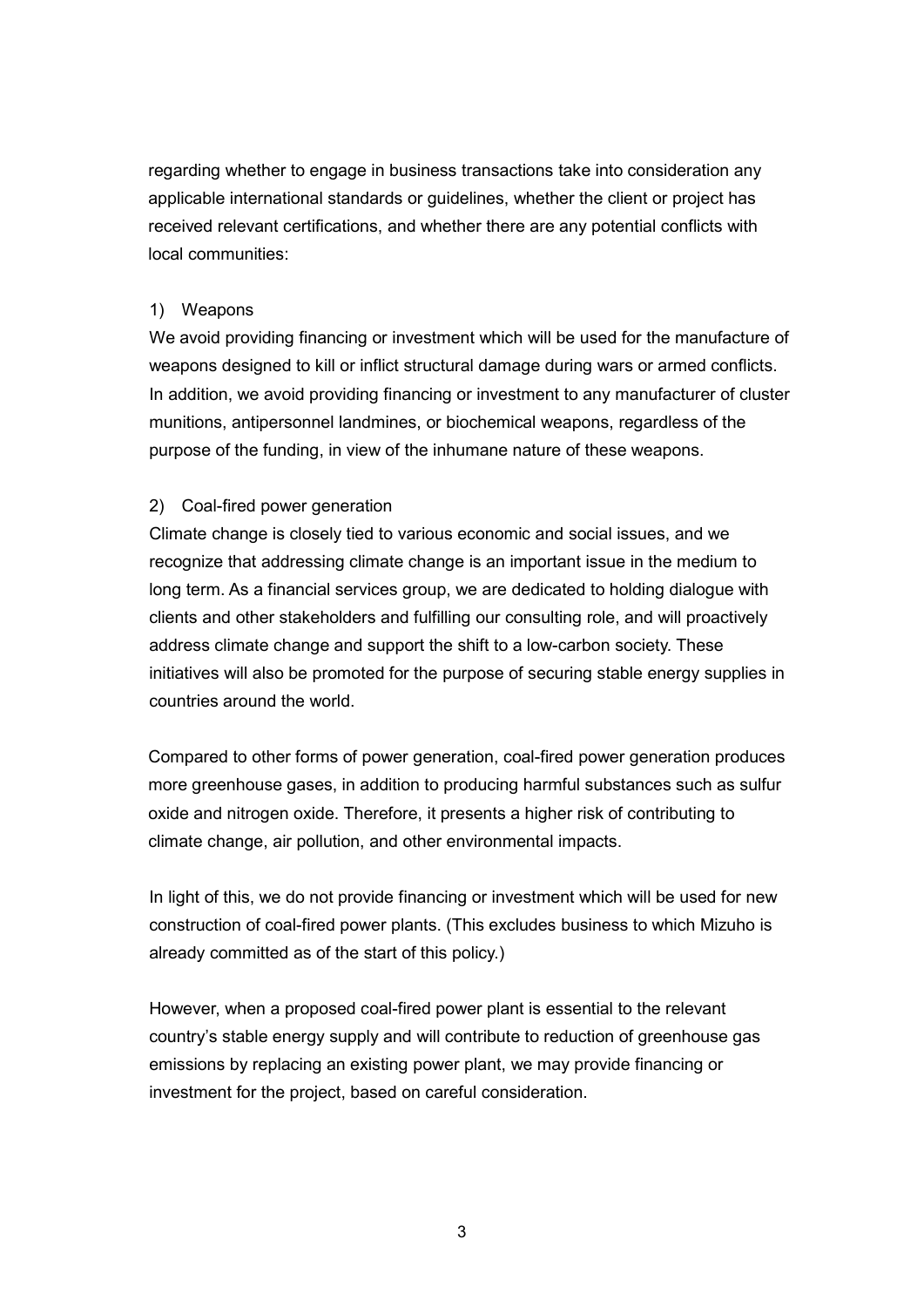We will also continue to support development of innovative, clean, and efficient nextgeneration technology that will contribute to the expansion of sustainable energy, as well as other initiatives for the transition to a low-carbon society.

#### 3) Coal mining

We recognize that coal mining, when not managed properly, entails risk of adverse environmental and social impacts, which may include damage to ecosystems from hazardous waste produced in coal mines, as well as deaths or injuries resulting from mining accidents. Accordingly, our decisions regarding financing and investment for coal mining projects involve a thorough examination of the impacts on the environment, industrial safety and health, and other areas.

We do not provide financing or investment to coal mining projects employing the mountain top removal method, due to the severe impact this method has on the environment.

Further, in light of the fact that coal and other fossil fuels contribute to emissions of greenhouse gases, we undertake engagement with clients to confirm their measures for addressing transition risk accompanying climate change.

#### 4) Oil and gas

We recognize that oil and gas extraction and pipeline construction entail risk of adverse environmental and social impacts, which may include pollution of oceans and waterways from oil spills and gas leaks, as well as violations of the human rights of indigenous peoples. Accordingly, our decisions regarding financing and investment for oil and gas projects involve a thorough examination of the impacts on the environment and of the potential for conflicts with indigenous peoples or local communities.

Further, in light of the fact that oil, gas, and other fossil fuels contribute to emissions of greenhouse gases, we undertake engagement with clients to confirm their measures for addressing transition risk accompanying climate change.

#### 5) Palm oil, lumber, and pulp

While we recognize that palm oil, lumber, pulp, and other forest products are essential commodities for maintaining our lifestyles and infrastructure, we are also aware of the

4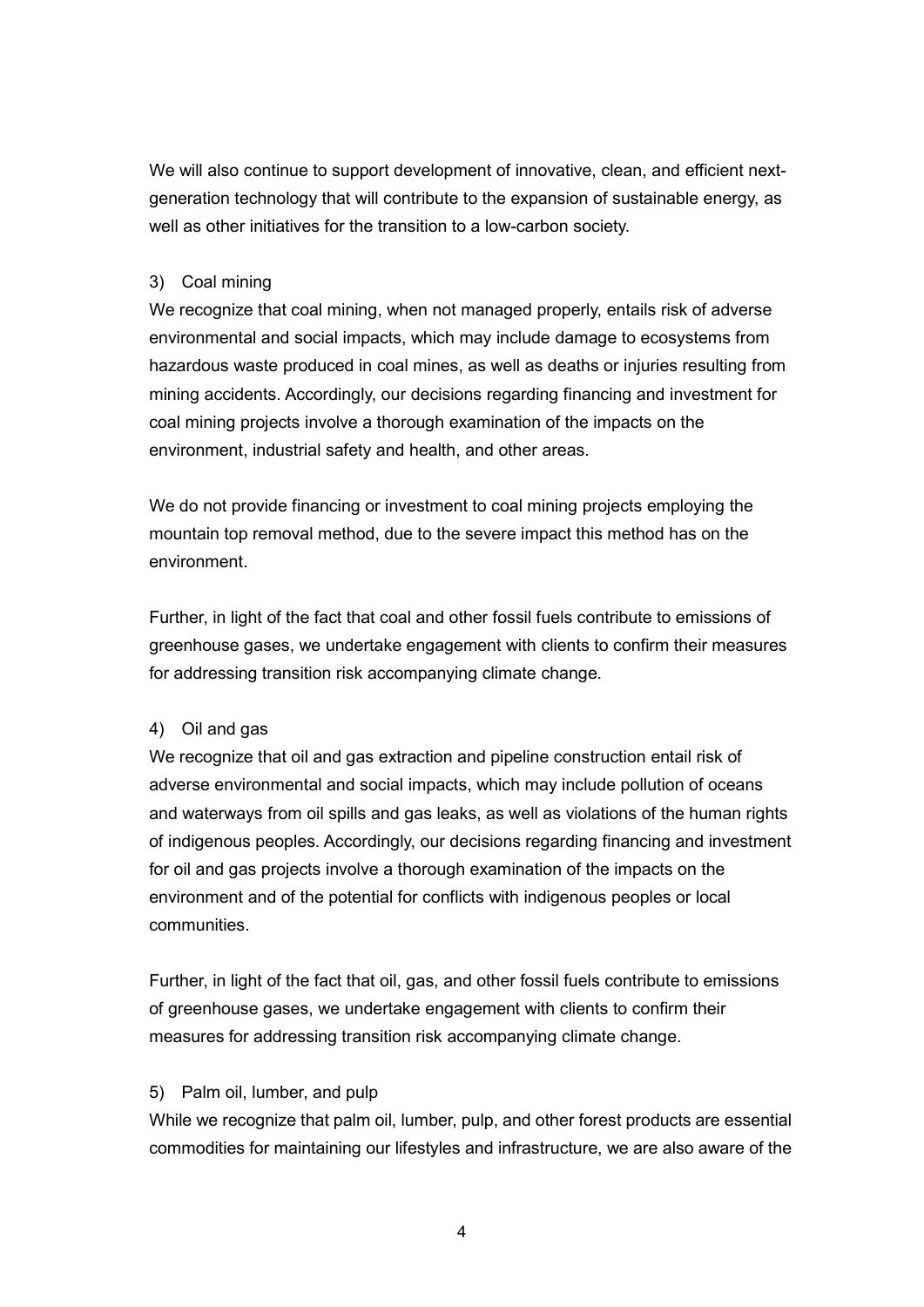potential human rights abuses within the production process, such as the violation of indigenous people's rights or the use of child labor, in addition to environmental issues such as deforestation (including forest burning) and damage to biodiversity. In order to avoid becoming involved in such projects which may inflict human rights abuses or environmental destruction, our business decisions involve a thorough examination of whether there are any potential conflicts involving indigenous people or local communities, and we take into consideration whether the client/project has received certification for the production of sustainable palm oil or whether they have been certified for responsible forest management.

In the event that we identify any unlawful act during the term of a transaction, we urge the client to take immediate remedial measures. In the event that the client has not taken appropriate measures to address social issues, we undertake engagement with the client to promote remedial measures and, if the client's remedial measures are unsatisfactory, we suspend new financing and investment.

Further, we urge our clients in these sectors to formulate sustainable environmental policy, such as No Deforestation, No Peat, and No Exploitation (NDPE), and to respect Free, Prior, and Informed Consent (FPIC) in relation to local communities.

#### 4. Governance related to this policy

#### (1) Governance

Relevant governing bodies within Mizuho such as our Executive Management Committee and/or Business Policy Committee will regularly review whether our measures related to the risks, sectors, and other factors covered under this policy are appropriate and sufficient, with consideration to changes in the external environment and the results of implementation. Following these reviews, our governing bodies may revise or otherwise make changes to our measures to enhance their implementation.

Mizuho Bank, Mizuho Trust & Banking, Mizuho Securities, and Mizuho Americas put in place an operational framework for this policy and began implementing it from June 1, 2020.

#### (2) Education and training